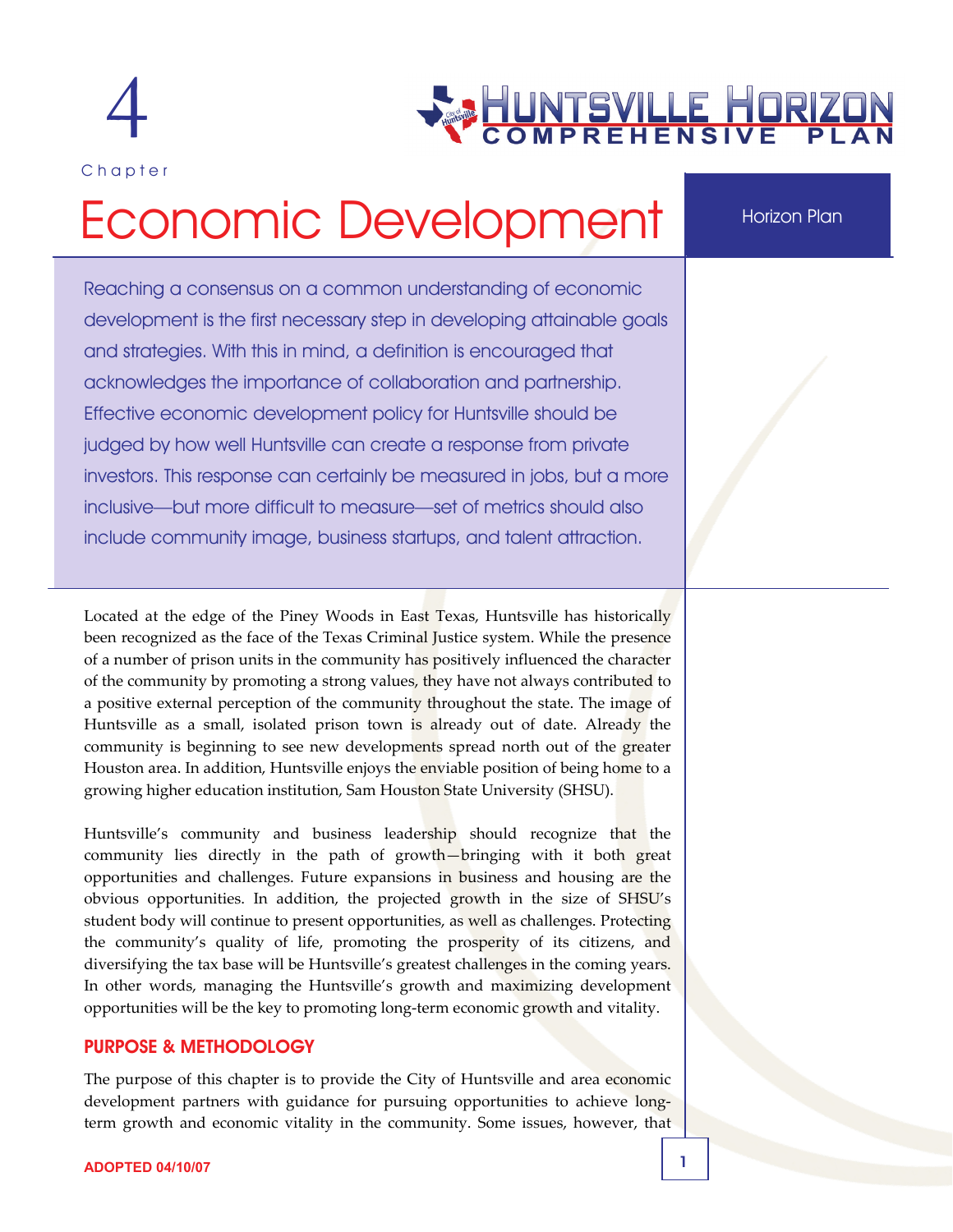

have an indirect impact on Huntsville—but lie beyond the direct responsibility of the City—are raised in this plan. These concerns should be carefully distinguished from the City's specific mission. For example, one of Huntsville's greatest economic development opportunities is leveraging the presence of Sam Houston State University, which may require leadership by the university. In addition, it is also recognized that state agencies, such as the Texas Department of Criminal Justice, must abide by legislative and statutorily mandates. Nevertheless, this chapter makes recommendations regarding all these issues, because failure to address them will ultimately weaken the City's effectiveness and overall capacity to support and promote economic development.

This economic development chapter is divided into three sections:

- ♦ Discussion of trends affecting economic development opportunities in Huntsville.
- ♦ Presentation of target industries for Huntsville, including a definition of each industry and the rationale for their selection.
- Recommended goals for leveraging Huntsville's key economic development assets.

#### ECONOMIC AND DEMOGRAPHIC ASSESSMENT

To understand the economic development opportunities available in Huntsville, the team conducted an assessment of the area. The purpose of the assessment was to identify Huntsville's unique economic strengths and weaknesses in the context of the wider regional and national economies from a data standpoint. The team relied on the most current and accurate data sources (proprietary and public) covering those attributes that most clearly demonstrated Huntsville's recent economic performance in comparison to similar Texas communities. This quantitative analysis was supplemented by discussions with area business leaders, and members of the development community to determine economic development goals for the community.

- A review of existing economic and demographic data, including population growth, educational attainment levels, employment growth and distribution, major employers, wages, and location quotients for Huntsville and Walker County,
- Tours of Huntsville sites to better understand its economic development product from a real estate standpoint,
- ♦ Focus group meetings and workshops to establish priorities for appropriate goals and objectives.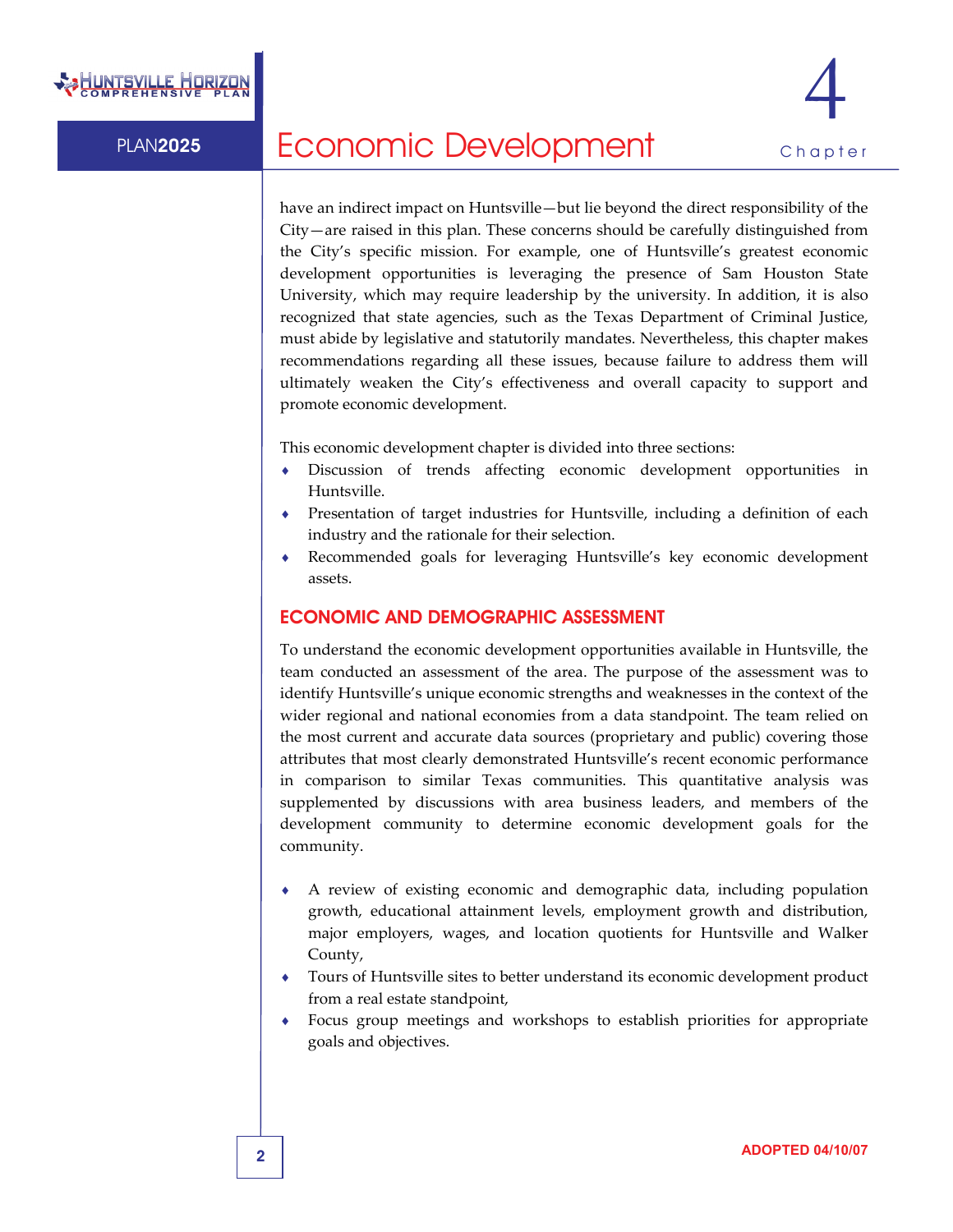

#### KEY DATA FINDINGS

Unsurprisingly, Huntsville's economy is largely dependent on employment from the public sector due to the community being home to Sam Houston State University (SHSU) and several Texas Department of Criminal Justice (TDCJ) prison units. As illustrated in **Figure 4.1**, nearly half of local employment is concentrated in the public sector.

At the same time, labor force growth in Huntsville and Walker County has slowed in recent years while other peer communities have experienced stronger rates (see **Figure 4.2**). Their higher growth rates, however, are likely not due to local factors. Most likely, the success of many of these areas is undoubtedly related to their proximity to growing metropolitan regions. For example, Conroe (Montgomery

Co.) and San Marcos (Hays Co.) are rapidly suburbanizing communities located on major interstate highways outside of Houston and Austin. Much of their employment and labor force increases is likely linked to spill‐over growth from their larger neighbors.

Regardless, analysis of key data points reveals a number of potential economic development opportunities. For example, Huntsville enjoys a relatively highly educated young adult population relative to its competitors (see **Figure 4.3**). This potential advantage is likely a result of Sam Houston State University's location in the area. In addition, Walker County has recently enjoyed a very strong employment growth rate in the Professional and Business Services sector. Financial Activities and Healthcare have also increased employment in recent years (see **Figure 4.4**). This development should be given strong consideration, given the relatively high wage rates typically seen in these industries. Further, these sectors offer strategic value as well due to their ability to assist in transforming Huntsville into a destination for talent within the region. Walker County also enjoys a high concentration of employment in the Leisure and Hospitality sector. This should indicate that developing amenities (recreational, entertainment, housing, and retail)



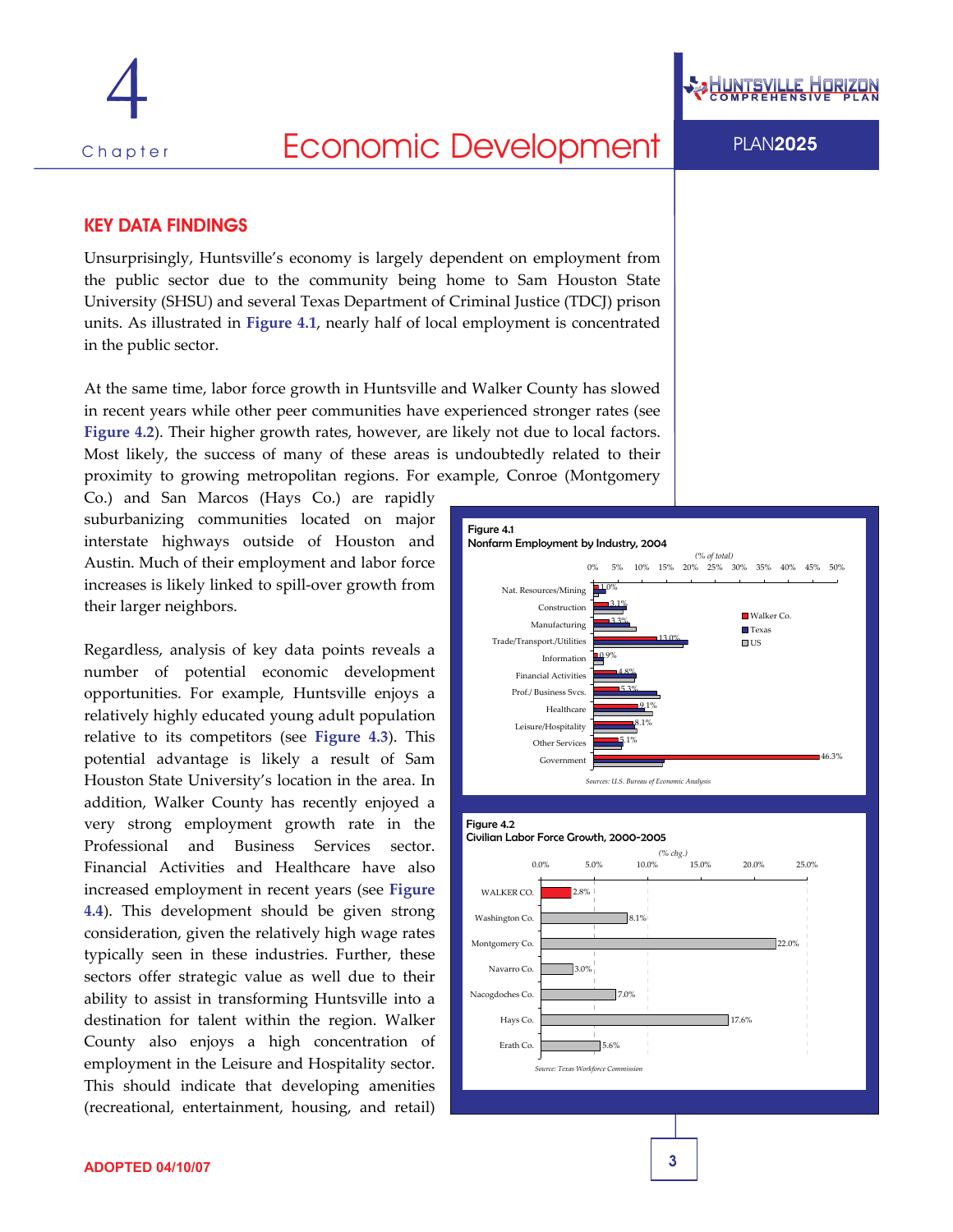## **HUNTSVILLE HORIZ**



## PLAN2025 Economic Development Chapter

that are attractive to talented professionals and their families, as well as SHSU students and retirees hold potential for economic development in the area.

Finally, "traditional" industries should not be overlooked. Given Huntsville's location along Interstate 45 which connects Houston to Dallas (two of the largest and









#### **Weaknesses**

- Limited private sector activity
- ♦ Large share (roughly a third) of property in county off the tax rolls
- Lack of industrial/business park
- Retail leakage
- ♦ Limited local housing and entertainment options
- Limited local spousal employment opportunities
- Perception of "local development community" that Huntsville is difficult to work in and that codes are unequally enforced or not strong enough

fastest growing metropolitan regions in the nation), transportation and logistics opportunities should be pursued. In addition, leveraging Huntsville's location in proximity to these growing regions, combined with some of its regional natural resource assets indicates that the community could attract investment from construction‐related industries.

#### **SWOT**

The consulting team conducted a Strengths, Weaknesses, Opportunities, and Threats analysis for Huntsville to create a framework for understanding the area's issues. This assessment was based on interviews, site visits, data analysis, and our experience. The following captures the major findings from this analysis:

#### **Strengths**

- ◆ Location on I-45, available land, and proximity to greater Houston region
- Stable employment base due to major public sector employers (TDJC, SHSU)
- School district
- ♦ Competitive educational attainment levels, especially among younger workers
- ♦ Downtown Huntsville
- Area recreational  $&$  tourism assets (national forest, Lake Livingston, golf course, statue, etc.)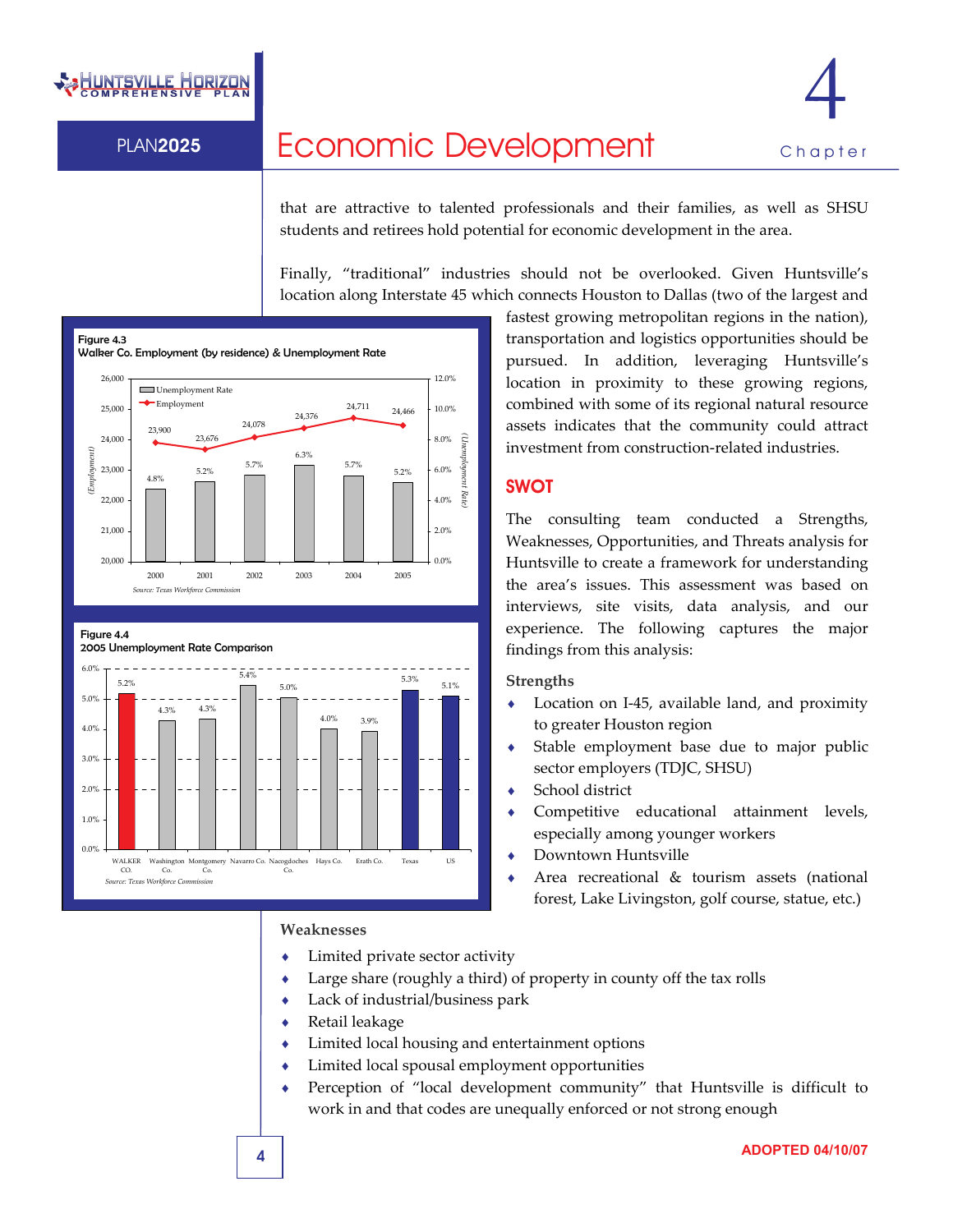



#### **Opportunities**

- Anticipated population growth from the greater Houston area
- Enrollment growth at SHSU, graduate retention, and alumni attraction
- Small business/entrepreneurship program at SHSU
- Other strong SHSU programs (criminal justice, education, banking/finance, theater, dance, radio/TV/film)
- ♦ Downtown redevelopment and strengthening connections to the campus
- Growth in retail, housing, and healthcare
- Image and marketing campaign

#### **Threats**

- Unmanaged population growth
- Accommodating student population growth
- Lack of public transportation
- Declining enrollment at Huntsville ISD
- Outsider negative perceptions based on limited information

#### TARGET INDUSTRIES

The consulting team recommends Huntsville pursue the following target industries, as they present the community with its best opportunities for business retention, expansion, and attraction activities to the area. These industries are selected for their ability to serve a dual purpose: 1) to bolster and diversify the area's economy over the short-term by taking advantage of existing assets and 2) to provide a pathway to sustained economic growth over the long‐term:

#### Integrated Building Systems

The integrated building systems sector includes firms that design, manufacture, and market pre‐engineered buildings. Activities include the research and development of materials and systems, manufacture of building components, and final assembly of complete systems. Building systems also includes concrete, modular, and panelized products. In addition, integrated building systems tend to use a greater degree of information technology in the design and operation of new homes and commercial buildings.

**Rationale:**

- Strategic location on I-45 between two of the largest and fastest growing urban centers (i.e., Houston, Dallas‐Ft. Worth) in the Sunbelt.
- Strong demand for housing and construction materials due to effects of recent hurricanes along the nearby Gulf Coast.
- Continued demand is forecast for newer materials and technologies to be used in construction.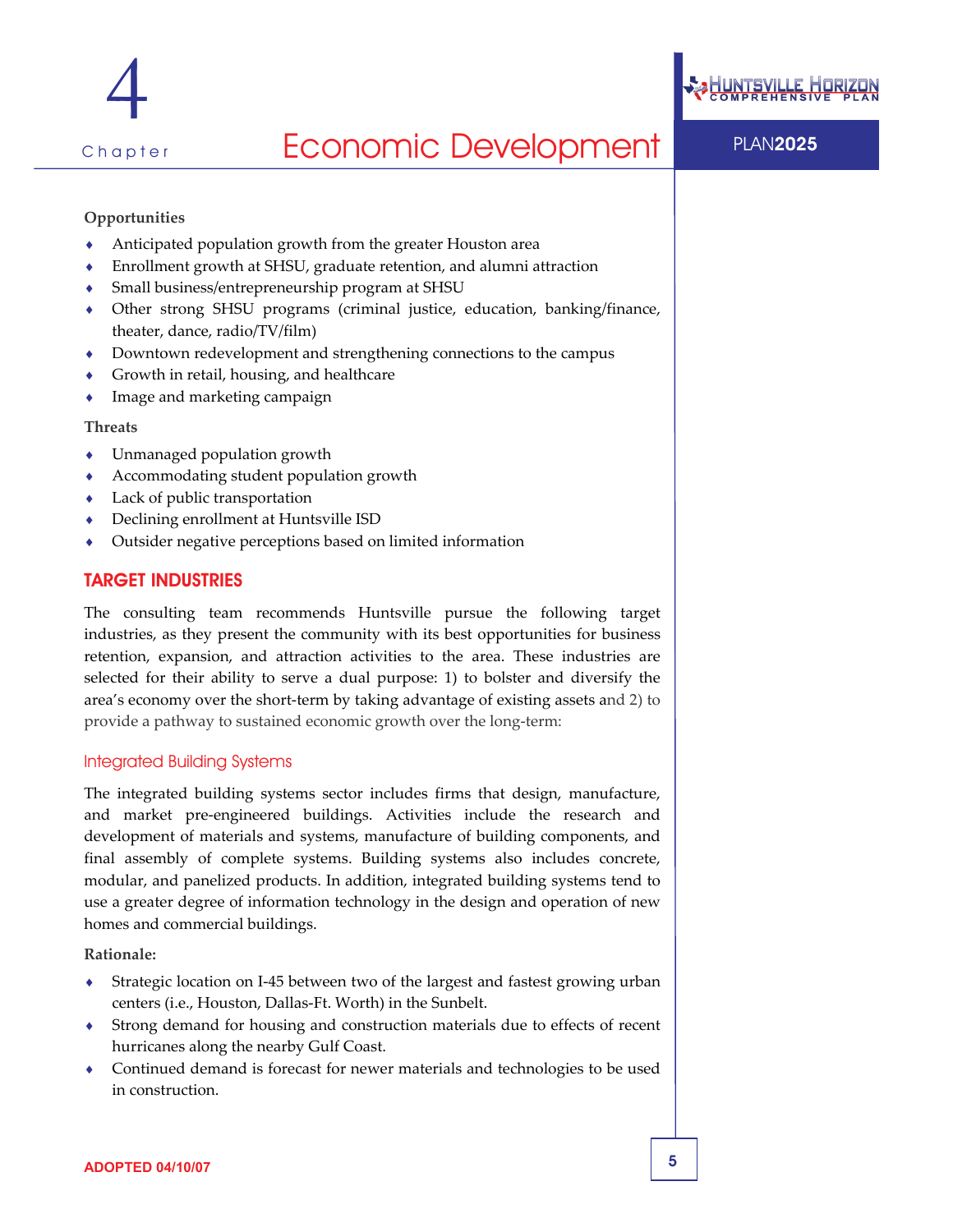

- Availability of raw materials (e.g., timber/lumber), other traditional construction materials (e.g., steel, fabricated metals), as well as advanced materials (e.g., polymers and composites) from the greater Houston region.
- Abundance of semi-skilled and skilled production labor throughout the region.

#### Logistics & Distribution

Logistics and distribution includes establishments engaged in the transport, storage, and distribution of goods, as well as affiliated services such as logistics and supply‐ chain management. Establishments include those involved in railroad and highway freight, marine shipping, and air cargo, as well as warehousing and storage and other fixed facilities and services.

The Council of Supply Chain Management Professionals (formerly the Council of Logistics Management) defines logistics as "the process of planning, implementing, and controlling the efficient, effective flow and storage of raw materials, in‐process inventory, finished goods, services and related information from the point of origin to the point of consumption for the purposes of conforming to customer requirements."

**Rationale:**

- ◆ Strategic location on I-45 between two of the largest and fastest growing urban centers (i.e., Houston, Dallas‐Ft. Worth) in the Sunbelt.
- Access to nearby Union Pacific rail lines.
- Access to manufacturers and major retailers throughout East and Southeast Texas.
- Southern shift of nation's manufacturing base.
- Availability of workforce from the surrounding rural areas.

#### Retail, Entertainment, & Leisure

The retail trade sector comprises establishments engaged in retailing merchandise, generally without transformation, and rendering services incidental to the sale of merchandise.

Leisure includes a wide range of establishments that operate facilities or provide services to meet varied cultural, entertainment, and recreational interests of their patrons. This sector comprises (1) establishments that are involved in producing, promoting, or participating in live performances, events, or exhibits intended for public viewing; (2) establishments that preserve and exhibit objects and sites of historical, cultural, or educational interest; and (3) establishments that operate facilities or provide services that enable patrons to participate in recreational activities or pursue amusement, hobby, and leisure‐time interests.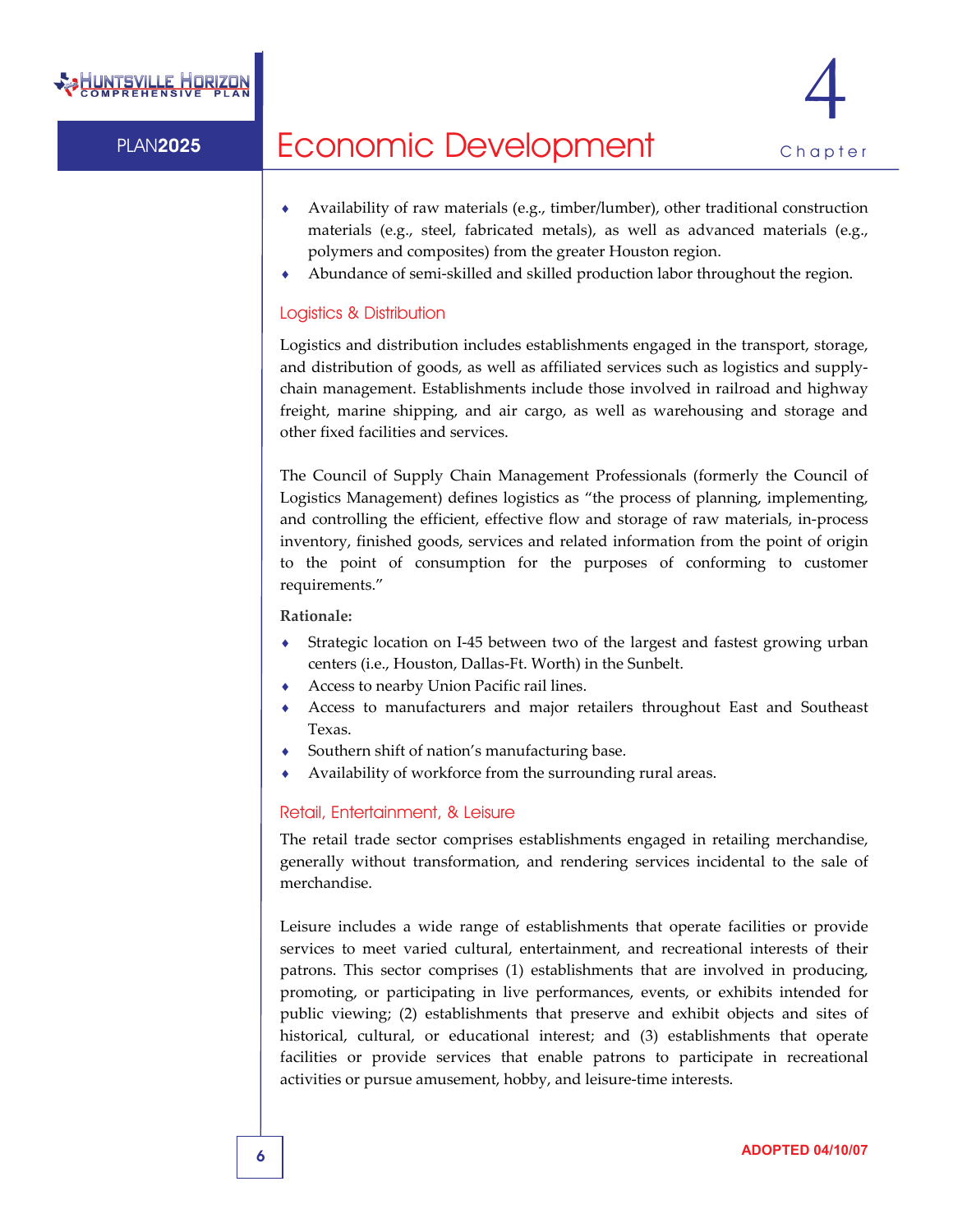

#### **Rationale:**

- Solidify existing status as retail trade center for Walker County and surrounding rural counties.
- ♦ Strengthen downtown Huntsville's status as a destination for entertainment and make it more attractive to SHSU students.
- Ability to draw talent to support target industries (especially Professional & Business Services).
- Increase Huntsville's attractiveness to families, tourists, and retirees.
- Assist in altering negative images (both external *and* internal) of Huntsville.

#### Professional & Business Services, including entrepreneurship

Business and professional services sector includes those firms that provide support services to a variety of companies. The industry sector includes both professional services, such as legal, accounting, and marketing, as well as more basic support services, such as document reproduction and data processing. It also includes technical services, such as research and testing, engineering, and specialized design services.

#### **Rationale:**

- Potential for continued growth and local economic diversification, especially among upper wage professional positions.
- Continued loss of manufacturing jobs means that much of U.S. employment growth will occur in the services sector.
- Business services represent the majority of high wage service occupations.
- Increased use of technology throughout all sectors will ramp up demand for software and IT support services.
- Trends toward the increased outsourcing of non-core functions will mean continued growth in this sector.
- ♦ Assist in retaining entrepreneurial talent from SHSU and leveraging the university's new Entrepreneurship Institute.
- Assist in changing the perception of Huntsville from a rural one to a first-class business destination at Houston's northern gateway.

### GOALS, OBJECTIVES, AND ACTION RECOMMENDATIONS

The following goals, objectives and recommended actions were formulated to specifically address the key economic challenges and opportunities in Huntsville, which were identified through an analysis of economic and demographic trends influencing the area, extensive community input, and the consultant's expertise. Meeting these economic development goals will go far in repositioning Huntsville as a leading destination in the region, setting it on a course for long-term economic growth and vitality.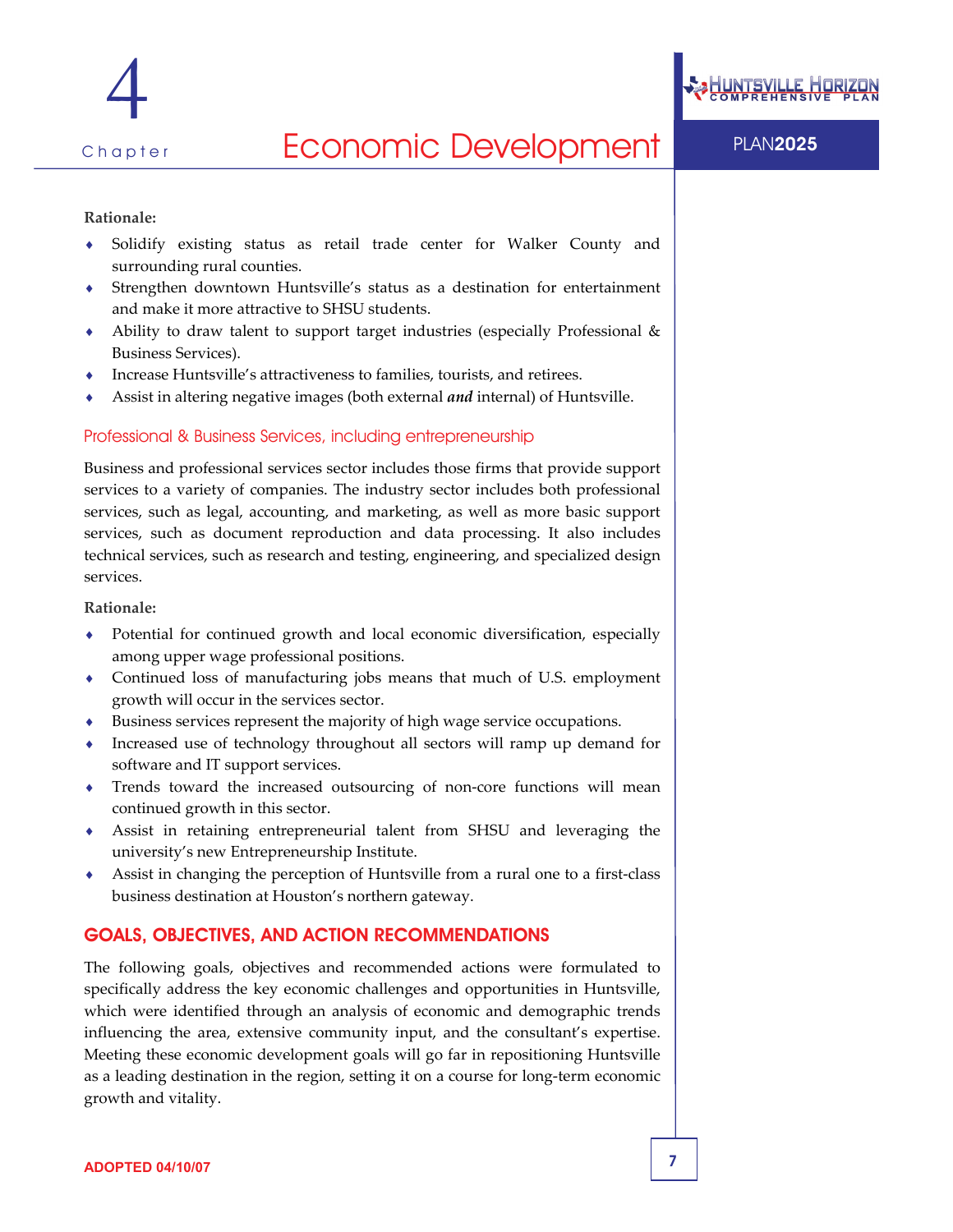



While each of these goals was chosen for its ability to leverage distinct opportunities in Huntsville, they were also intentionally chosen for their ability to support one another. In effect, some objectives that are placed under one goal could just as easily have been put under another due to their inherent overlap. The City of Huntsville and area economic development allies should, therefore, remain mindful that a lack of support for one of these goals may hinder progress in another. As a result, community leaders should recognize that policies supporting a strong business climate for promoting economic development cannot be implemented within a vacuum. Instead, policies and program activities should be considered within the overall context of the variety of factors that can influence long-term economic growth in Huntsville *(To review the consultant's full recommendations, see the Economic Development Strategic Plan for Huntsville)*.

#### **GOAL 4.1: A strategic relationship with Sam Houston State University.**

♦ *Promote economic development opportunities in Huntsville by leveraging the presence of SHSU and its enrollment growth.* 

The importance of higher education in positively influencing economic development cannot be understated. Not only must employers be assured of access to educated and skilled workers, but talented individuals are often drawn to places that offer access to higher education and related amenities. As a result, it is imperative that the City of Huntsville remains supportive of SHSU, especially in light of making Huntsville a more attractive option for new residents and employers. The City should continue to strive to strengthen partnerships with SHSU and leverage its ability to be the future economic driver for the community.

The potential for this is evident. Already, the university has enjoyed tremendous enrollment growth; and projections indicate this trend will likely continue. Three elements of the university's growth and presence should be leveraged for maximizing its impact on Huntsville's economic development: 1) the growth in the student body population, 2) the retention and attraction of talent with strong ties to the university, and 3) leveraging the university to foster entrepreneurship in Huntsville.

- 1. Leverage SHSU to encourage entrepreneurship in Huntsville.
- 2. Retain SHSU graduates and attract alumni.
- 3. Leverage SHSU student population growth for economic development in Huntsville.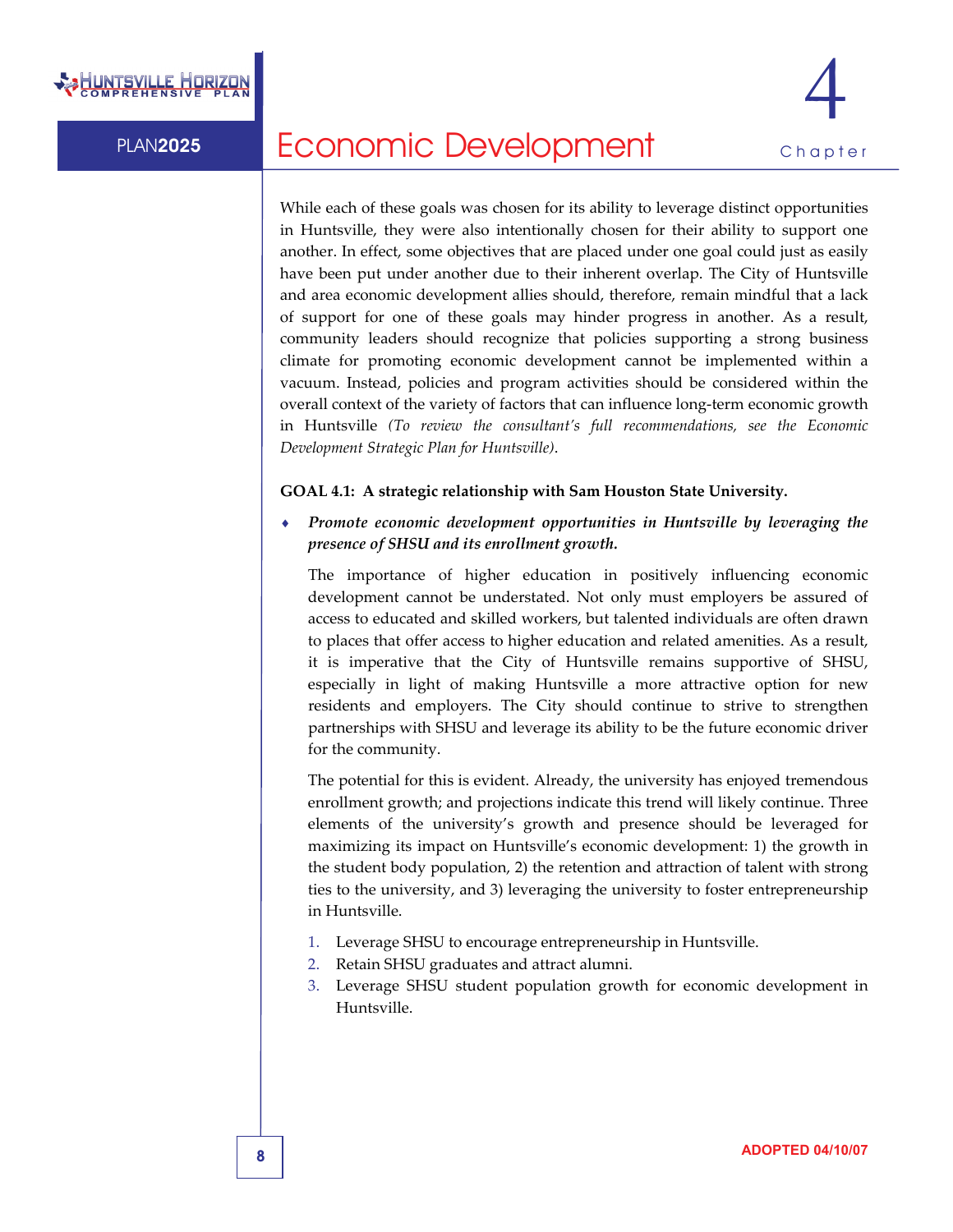

## Chapter **Economic Development** PLAN2025

#### **GOAL 4.2: An increase in Texas Department of Criminal Justice's local economic impact.**

♦ *Leverage the presence of TDCJ to expand economic development opportunities in Huntsville.*

TDCJ's local presence (the state's prison system headquarters) is without a doubt one of the key economic drivers for Huntsville. Employing over 6,900 workers locally, TDCJ's impact on the area's economy cannot be overstated. The City should count itself fortunate to enjoy such an important asset that does not suffer from the ups and downs of economic cycles. As a result, community leaders should continue to strengthen communication between local government and TDCJ to ensure that the City of Huntsville meets the agency's needs.

TDCJ purchases a wide range of services and supplies locally, regionally, and nationally. This purchasing power represents an opportunity for economic development in Huntsville. Procurement rules and processes govern TDCJ's purchasing practices (e.g., capacity to provide offsite backup for data). While these procedures limit the supplies that can be procured locally, there are several actions that the City could undertake to assist local businesses in enhancing their ability to fully benefit from TDCJʹs buying power.

In recent years, the Texas General Land Office has increased its efforts to sell excess or under‐utilized state‐owned properties as a means to increase revenues as well as diversifying local property tax bases. From a development perspective, TDCJ is currently in possession of a number of prime real estate development sites in and around Huntsville, including the Walls Unit in downtown, as well as properties along I‐45 at both the northern and southern gateways to the community (e.g. Holliday and Goree Units). Public safety, however, should remain the highest priority in any potential land use decisions.

- 1. Leverage the purchasing power of TDCJ to support the expansion of existing businesses and attract new businesses to the community.
- 2. Assist TDCJ in recruiting workers by encouraging the expansion of attainable housing in Huntsville.
- 3. Assist TDCJ in reviewing and evaluating the use of its properties in Huntsville.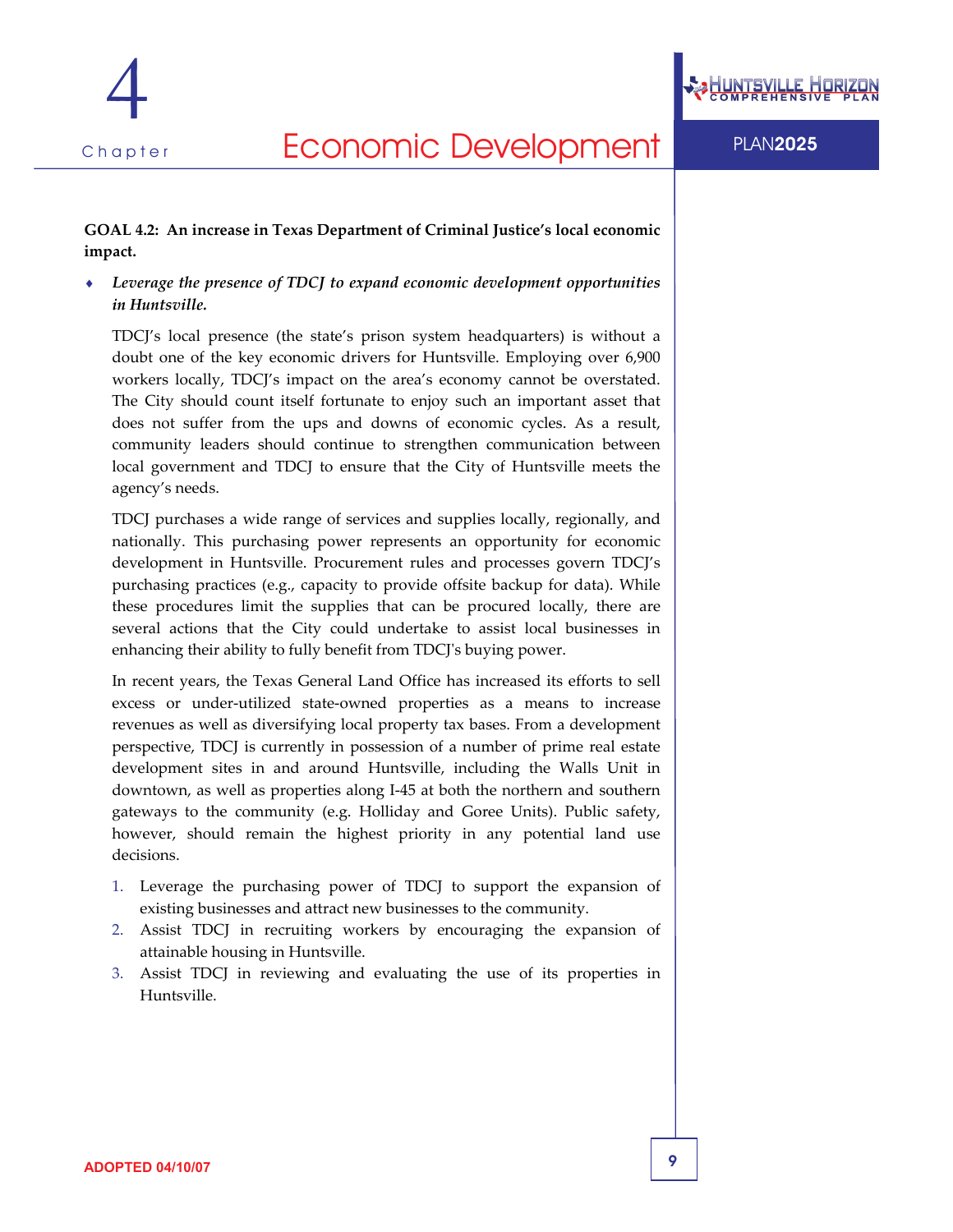



#### **GOAL 4.3: A vibrant downtown.**

#### ♦ *Transform downtown Huntsville into a "university village."*

SHSU is, without a doubt, Huntsville's leading asset for fostering a positive community identity with a strong sense of place. For example, the university enjoys a heralded College of Arts and Sciences with several strong programs in art, dance, music, photography, and theatre. In essence, SHSU is the source for a tremendous influx of talented young artists who—if fully leveraged—have the capacity to transform the look and feel of Huntsville, while also presenting opportunities for cultural "exports" that might translate into a strong marketing buzz.

Despite offering the potential to be *the* place for culture and entertainment, downtown Huntsville remains largely untouched by the university's presence despite its close proximity. In other words, Huntsville is lacking in an overall "college town feel," which is a detractor to the development a positive regional identity. In essence, downtown Huntsville could be transformed into a "university village," making both SHSU and the community more attractive to prospective students and faculty.

While the addition of cultural and entertainment amenities will go far in helping to revitalize the area, the need for more traditional employment options in downtown will persist. This is partly due to the fact that Huntsville is the seat for Walker County which creates demand for services near the courthouse. The potential in downtown Huntsville, however, is greater. The concentration of young educated adults attending classes at SHSU could supply the talent needs of small professional and business service firms located within walking distance of the campus. In addition, their presence might also serve as a catalyst for entrepreneurial activity—whether through the establishment of retail boutiques or software startups. The "urban" feel of downtown Huntsville presents an ideal climate for garnering interest from creative young workers.

The greatest barrier to establishing downtown Huntsville as a "university village" is related, unfortunately, to one of the community's greatest economic strengths: TDCJ. The location of the historic Walls Unit adjacent in close proximity to both downtown and SHSU campus offers an ever‐present reminder that Huntsville is home to perhaps the largest concentration of incarcerated persons in the state. This is not to say that the Walls Unit should be demolished. On the contrary, the structure is both historic and architecturally significant. On the other hand, careful and collaborative consideration should be given to potential uses on sites adjacent to the unit. Additionally, the simultaneous release of multiple prisoners at the downtown bus station is said to cause a climate of insecurity on the streets of downtown Huntsville. While the bus station is the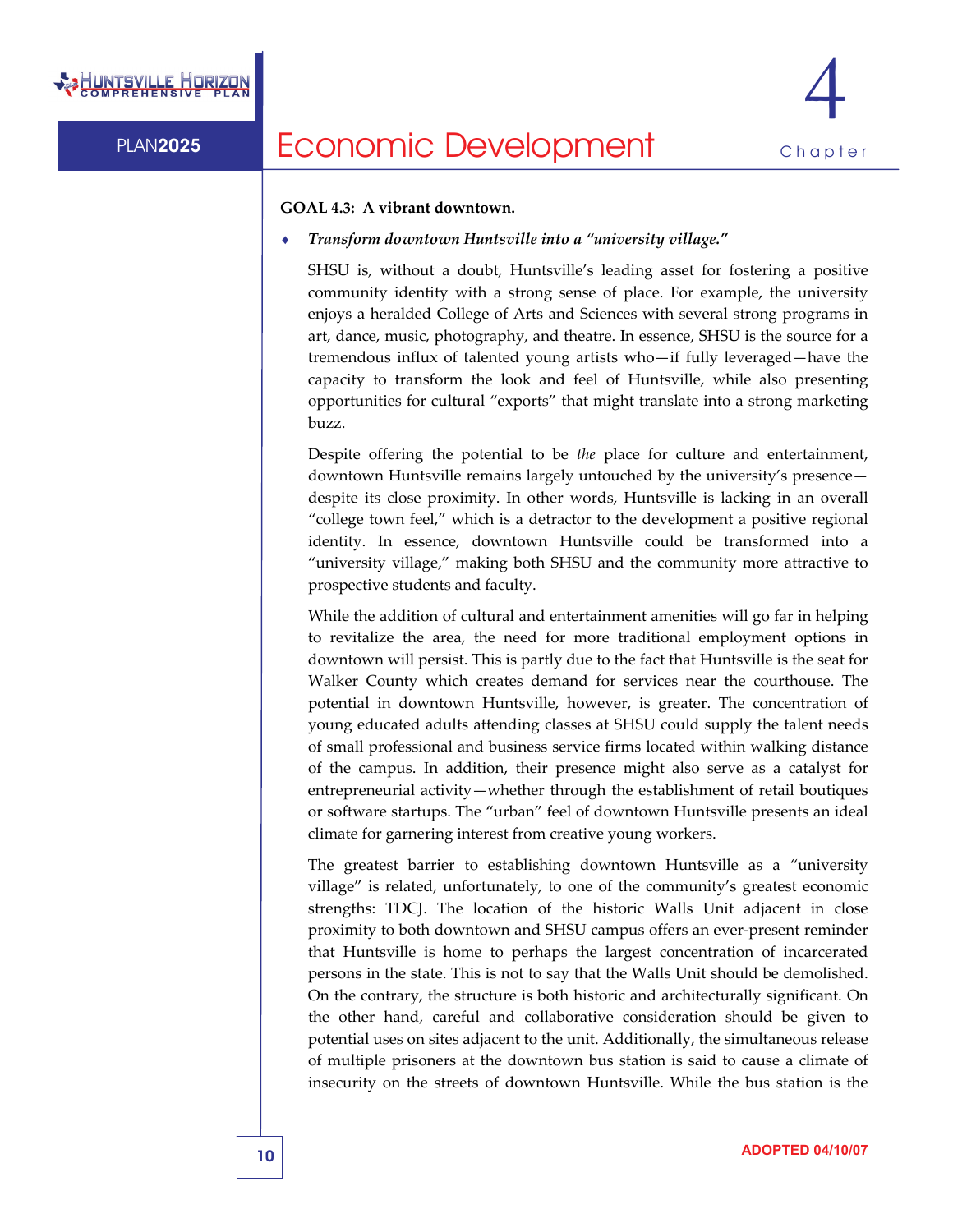



## Chapter **Economic Development** PLAN2025

location that has been designated for the release of offenders by state statute, the City may consider working with the station owner to relocate its operations.

- 1. Support the establishment of an entertainment and cultural district in downtown Huntsville.
- 2. Establish the downtown area as a destination for professional and business services activities, including entrepreneurial startups, to leverage its proximity to SHSU students.
- 3. Encourage TDCJ to evaluate its presence in the downtown area.

#### **GOAL 4.4: An awareness of local business needs.**

♦ *Support the retention and expansion of existing businesses in Huntsville.*

Building awareness of the needs that existing employers have, and developing policies and mechanisms to support local business and industry, is a must. Local companies are, by far, the largest and most reliable source for creating new jobs. As a result, it is critical that the City of Huntsville and area partners understand how local issues affect the competitiveness of area employers.

- 1. Strengthen dialogue between the City of Huntsville and area employers to better understand their businesses and their needs.
- 2. Ensure that local businesses are aware of community resources available to them.
- 3. Establish a formal incentives policy that recognizes the value of existing businesses in Huntsville.

#### **GOAL 4.5: An ample supply of housing.**

♦ *Increase the range of housing opportunities in Huntsville.*

Planning for future housing is quickly becoming a necessary component of any economic development plan. Housing costs are the single largest expenditure for most U.S. residents. According to the Consumer Expenditure Survey prepared by the Bureau of Labor Statistics, U.S. Department of Labor in April 2006, housing costs have ranged between 32.1 and 32.9 percent of the average annual expenditures for households between 2001 and 2004. For most homeowners their home is their most valuable asset and largest investment. Appreciation in home value continues to be the major source of wealth in the US, and nearly 60 percent of the net worth of the typical homeowner is equity in the home.

The location of housing and the type of housing are crucial to a community's economic health. If attainable housing is located outside the urban core, transportation networks are often over burdened and travel time to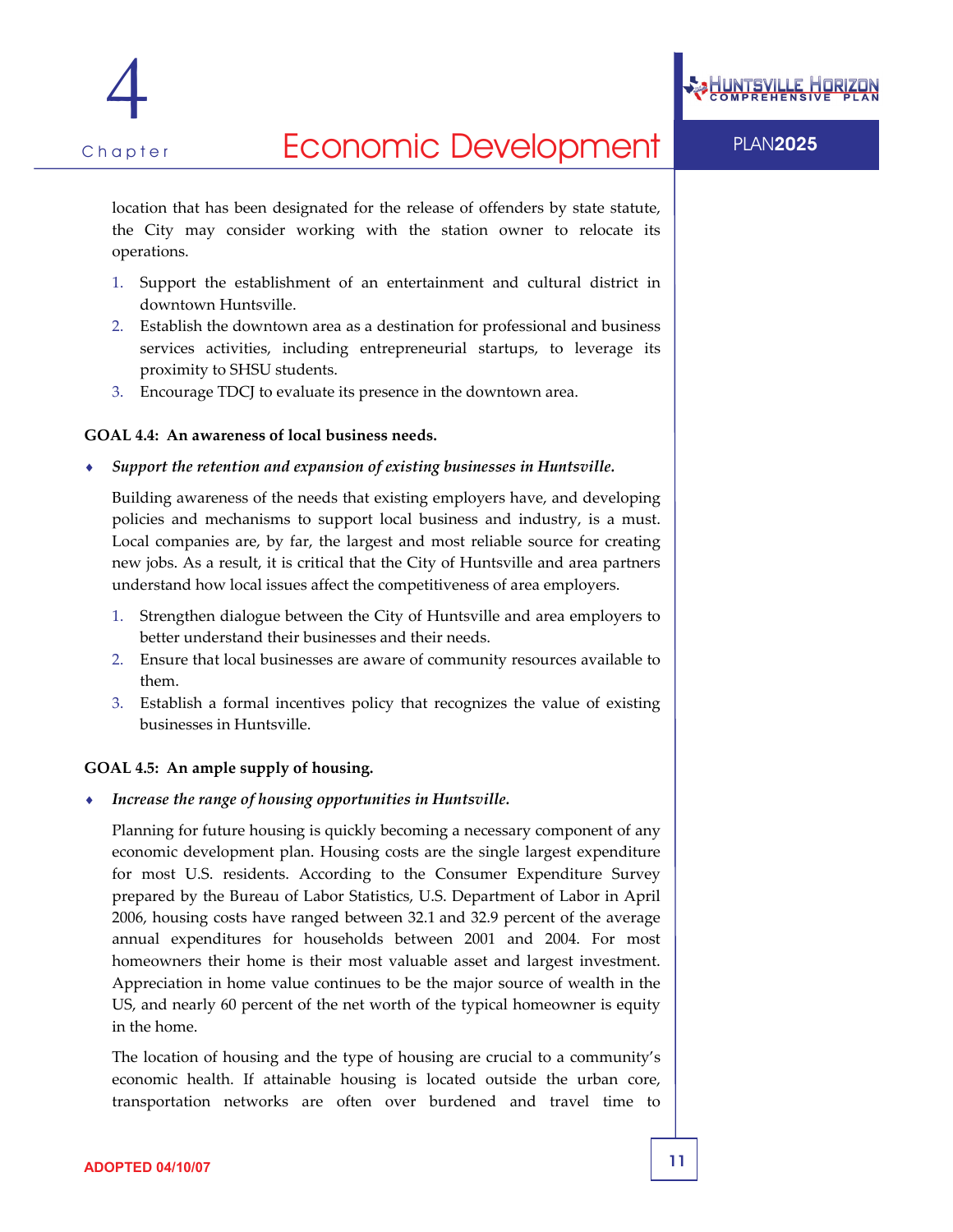

employment increases. In the case of a student population, parking near the university is burdened when students are forced to drive to class since housing in not located within walking distance. The location of student housing is also important when considering where student entertainment is located. If students are enjoying restaurants and bars downtown and then driving home, the chance for alcohol related accidents are increased.

- 1. Support the development of attainable housing to ensure that area employees can live inside the community.
- 2. Promote the development of higher end housing in the Huntsville area.
- 3. Ensure that future student housing developments are closer to the campus area.

#### **GOAL 4.6: A modern, fully‐developed real estate product for new businesses.**

♦ *Promote the development of a business park to make Huntsville more competitive in the recruitment of new businesses.*

Huntsville finds itself in the fortunate position of being "in the path of growth" of Houston. This apparent advantage should, however, be carefully monitored and managed—to the extent possible—as rapid current growth may lead to a future shortage of good business sites, especially along I‐45. But this is only part of the problem. Huntsville has few existing fully served industrial sites to make it attractive to new recruitment prospects. In order to manage growth along the I‐45 corridor and maximize its potential to diversify the economy and increase its tax base, providing these critical real estate products would prove to be an efficient use of public resources.

Special consideration should be given to TDCJ-owned properties that are adjacent to I‐45, due to their strategic location, visibility, and access to the freeway. The City would be well served to open a dialogue with TDCJ to ascertain the feasibility, and desirability, of entering into a public‐public partnership with the agency to promote development on these sites ‐45. One example might include the establishment of both the City and TDCJ cohabitating a facility. In addition, the City may also assist TDCJ in evaluating the prospect of entering into a public‐private partnership for the development of key parcels.

1. Commence the long‐term process of developing a business park to assist in recruiting new industries to Huntsville.

#### **GOAL 4.7: Excellence in K‐12 schools.**

♦ *Support and celebrate excellence in Huntsville's K‐12 schools.* 

Schools are a critical component to successful economic development at the local level. Employers need to be assured of access to trainable workers. At the same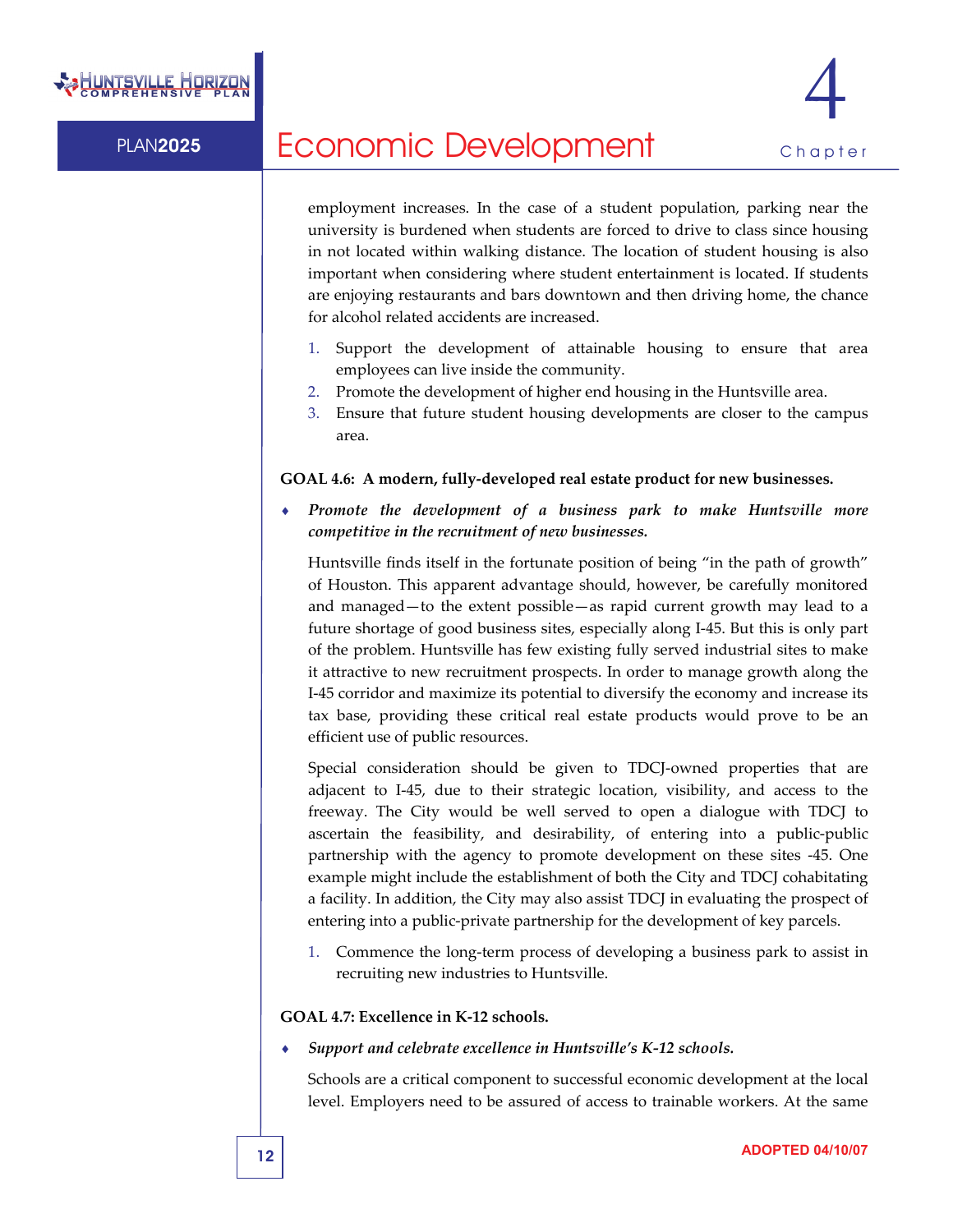



## Chapter **Economic Development** PLAN2025

time, professionals—along with rank‐and‐file blue collar workers—all insist on an excellent education for their children. In addition, homebuyers, as well as the development community, recognize that their investments are strongly affected by the quality of local schools. If a local schools falter or local property taxes are perceived as being out of line with expectations, the value of the investment—whether commercial or personal property—can be diminished. As a result, it is imperative that the community as a whole remains supportive of Huntsville ISD as well as local private schools and continues to leverage these valuable resources as a means for providing a positive image of Huntsville.

- 1. Jointly market Huntsville's K‐12 educational assets both internally and externally.
- 2. Enhance and expand partnerships between Huntsville ISD and higher education and workforce training assets.
- 3. Advocate for adequate funding for Huntsville ISD.

#### **GOAL 4.8: A new, more positive image of the community.**

♦ *Alter the image of Huntsville through an internal and external marketing campaign.*

As with all successful marketing, it is critical to identify target audiences and to focus efforts on them. The primary target audiences for Huntsville should be: 1) Local and regional business leaders who can influence business location and other investment decisions, 2) Key allies, such as state and regional economic development organizations, 3) Members of the region's various media, and 4) Decision-makers at companies within the target industries.

The most important target audience for Huntsville should be the people and businesses who are already invested (either financially or emotionally) in the community. They are also the ones who represent Huntsville on a daily basis in their business and personal interactions—both regionally and nationally. A sustained internal marketing campaign should be undertaken to generate and promote a positive image of Huntsville. Making sure that existing residents and local business leaders have a positive image of the community is critical to the success of any external campaign as these are the people who can best tell the Huntsville story to the outside world.

Huntsville must set itself apart from the competition throughout the region. The most effective marketing strategies are those that promote specific initiatives and opportunities. In other words, the various target audiences must be swayed by the message that their interests can be maximized by investing social and economic capital in Huntsville. Specific initiatives or projects that should be most closely considered for highlighting in marketing materials include: redevelopment opportunities in the downtown area; the new